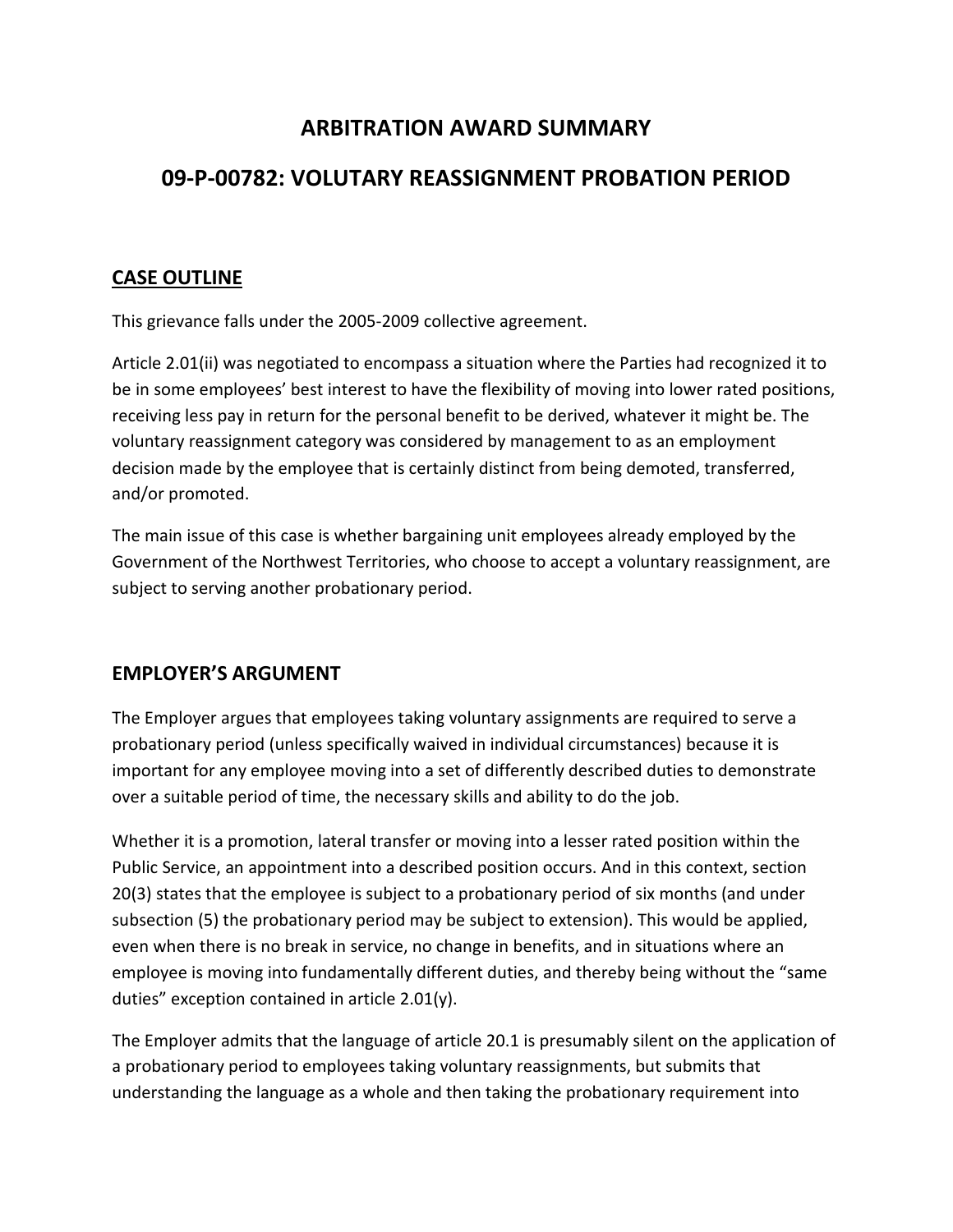context, all with regards to the *Public Service Act* requirements, will show that the Employer should not be prevented from applying a probationary period to employees taking voluntary assignments from within the Public Services, because there is no express prohibiting language contained in the collective agreement.

### **UNION'S ARGUMENT**

The Union contends that that applying a probationary period to an employee accepting voluntary reassignment breaches the collectively bargained obligations of the Employer and that this category constitutes a unique circumstance not explicitly addressed in any probation language supporting the Employer's position.

Article 2.01(y) defines Probation as "a period of six (6) months from the day upon which an employee is first appointed to, or promoted within, the Public Service," and there is no reference to the situation of taking on lesser paying duties as a reassignment for which this Probation would apply.

The Union understands that first appointments, transfers, demotions and promotions are the only situations outlined in article 20.1 that require a probationary period. The Union argues it is doubtful that the Parties could have intended a probationary period attaching to one performing lower rated job duties because the language of article 20.1(y) expresses that a person taking a straight transfer into a situation with the same duties has no such obligation.

The Union further argues that if the Parties had intended to apply a probationary period to voluntary reassignments, the language should be clear and unmistakable being that it affects an employee's job security. Therefore, it is not sufficient to claim that the omission of such is simply an oversight, and enforcing such a requirement would constitute unilateral importation of nonexistent language on the part of the Employer. As written, there is no language to indicate that a renewed probationary period applies to voluntary reassignments.

# **DECISION**

It is apparent that a voluntary reassignment employee's occurs when the employee "accepts a different position where the maximum rate of pay is less than his/her present rate of pay." It is accordingly the formal act of making an accepted appointment to a position in the Public Service which triggers the section 20 probation language under the *Act*, which then clearly subject to the probation language under section 20 of the *Public Service Act*.